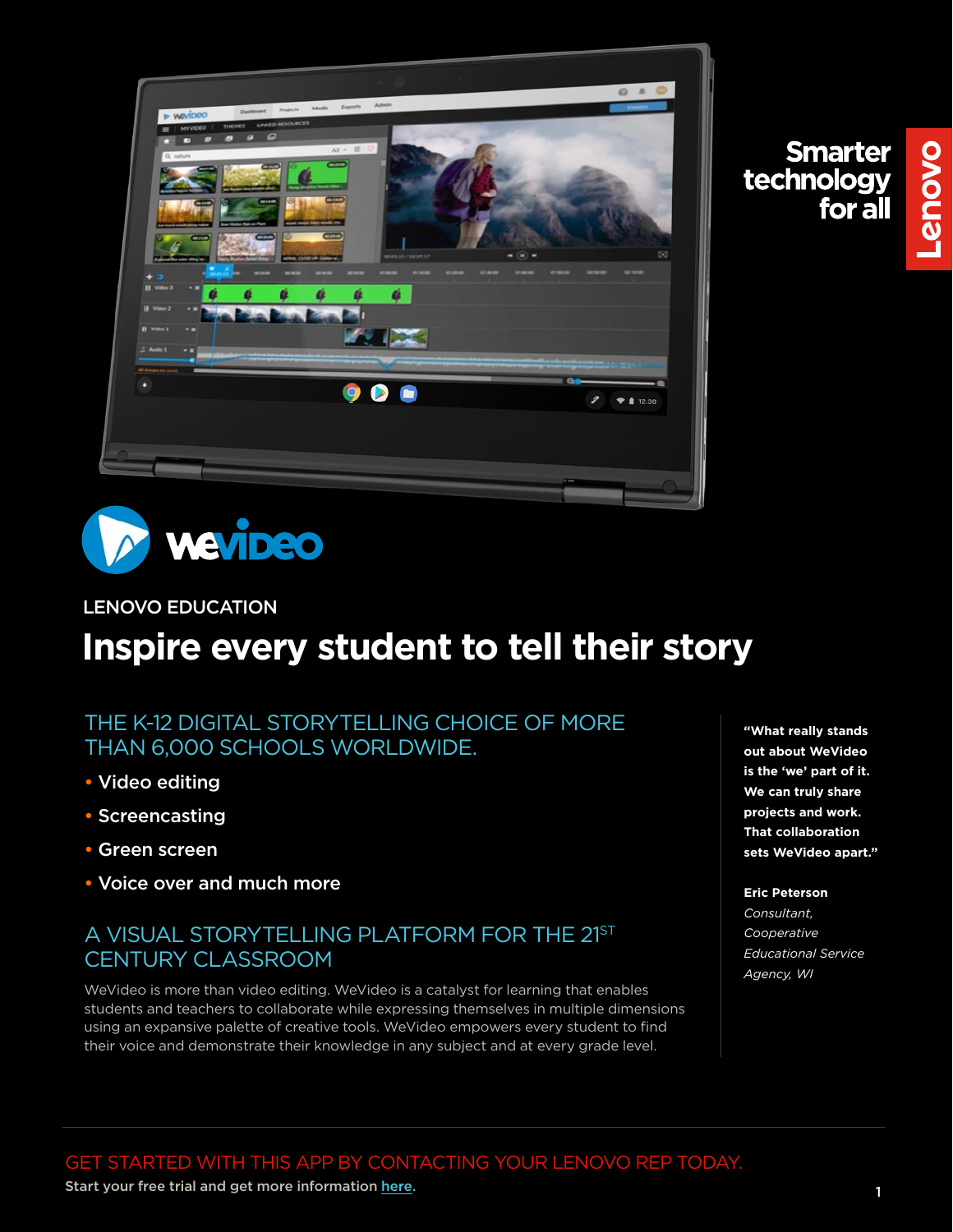## EXPANDING THE TOOLS FOR CREATIVE LEARNING

#### Collaborate and achieve shared goals

Manage team projects and observe individual contributions as students work together, each from their own device and on their own time, to contribute unique elements and collectively finalize a video project. Students achieve shared goals and develop critical analytic skills through activities such as peer review.

#### Everything needed to jump right in

WeVideo is built with busy classrooms and teachers in mind. No experience is required; just add videos and photos to get started. Easy-to-use templates kickstart any project. A music library, tons of special effects, and eye-catching graphics enhance projects. If students and teachers can think it, they can do it. WeVideo Academy online resources help and inspire teachers and students with everything from tutorials and project starters, to successful curriculum ideas, and even complete lesson plans from peers and experts.







WeVideo includes beginner and advanced editing modes to support differentiated learning requirements. Students with varying skills sets, different rates of progress, and changing needs can all work with confidence from their first project through their first blockbuster.

## A POWERFUL PLATFORM FOR EVERY STUDENT IS UNIQUE  $\left(\frac{1}{2}\right)$  A POWERFUL PLATFORM FOR ALL AREAS OF EDUCATION

- •PRIMARY LEVEL
- •LITERACY
- •TECHNOLOGY
- •HISTORY
- •SCIENCE
- •MATH
- •WORLD LANGUAGES
- •PHYSICAL EDUCATION

•MEDIA/ARTS

- •MUSIC
- •ESL
	- •ART
	- •SPECIAL EDUCATION
	- •LIBRARY
	- •VOCATIONAL TECH
	- •LEADERSHIP

GET STARTED WITH THIS APP BY CONTACTING YOUR LENOVO REP TODAY.

Start your free trial and get more information [here.](https://www.wevideo.com/signup?p=trial&tier=education&instanceName=WeVideo)

**"WeVideo is very intuitive, and I love that about it. There is a lot of depth, but it doesn't look imposing. WeVideo invites you to practice and play."**

**Karen Jackson** 

*Temple Independent School District, TX*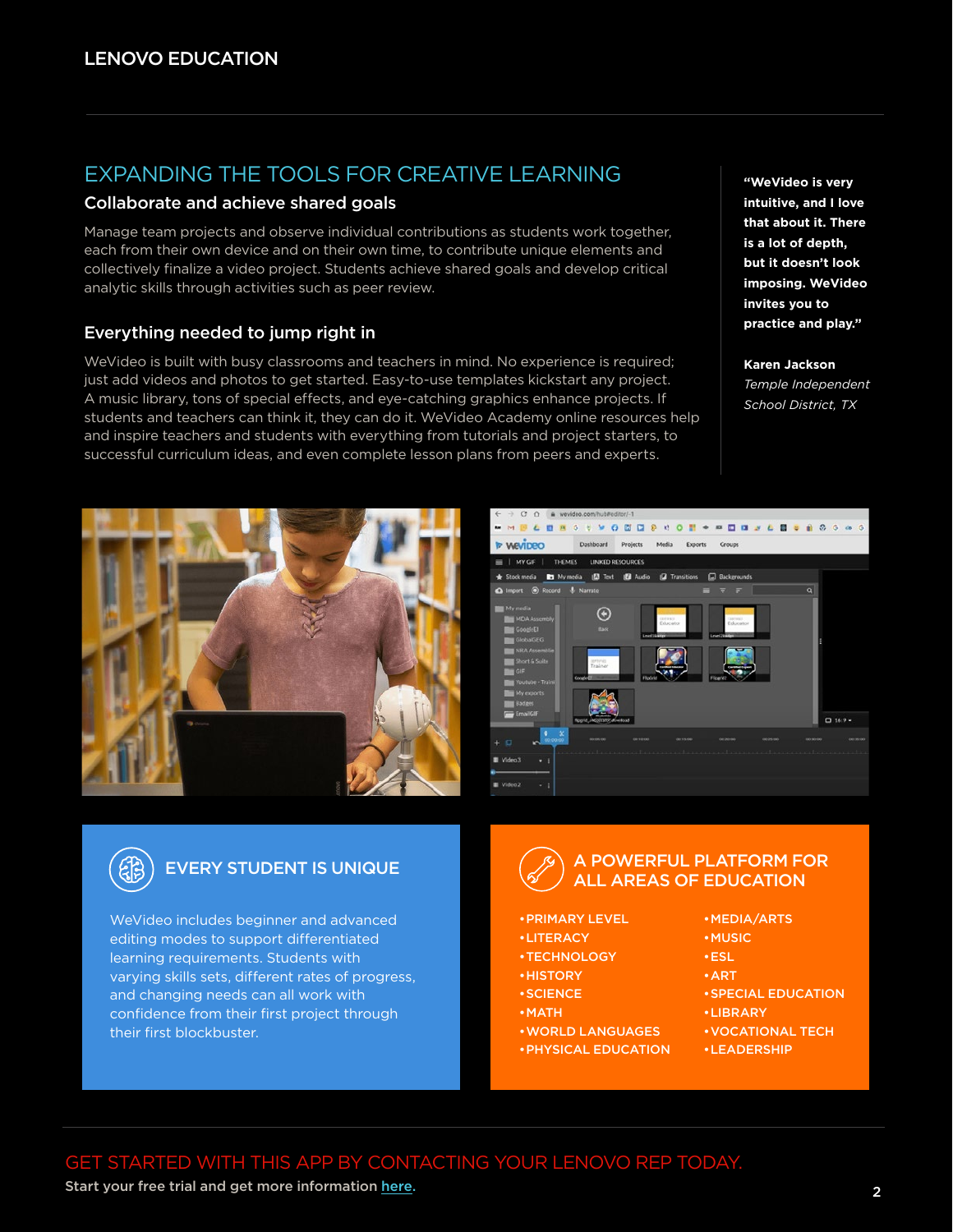## AUTHENTIC ASSESSMENT

Evaluating students requires more than tests. WeVideo projects provide meaningful demonstrations of student learning and skill across academic and technical disciplines. Classroom management functionality gives teachers visibility into work in progress and ready access to guide and evaluate students' progress.



## DESIGNED FOR TODAY'S SCHOOL SETTING



#### Built for the cloud

WeVideo is 100% Cloud-based so it is accessible whenever creativity and growth opportunities strike. WeVideo is always just a secure login away, on any device, on or off campus, with no software to install or maintain. Students and teachers can access projects and files from anywhere, at anytime.



#### Safe and secure

Student privacy and safety are the highest priority. WeVideo is built to the strictest standards, with full COPPA- and FERPA-compliance. WeVideo is also a committed signatory of the Student Privacy Pledge.



#### Perfect fit for Google and Microsoft environments

WeVideo is a partner of both Google Education and Microsoft Education. WeVideo is also proud to be included in Google's Creativity apps for Chromebooks. Robust Google G Suite for Education and Office 365 integration ensure privacy, security, and make it easy for administrators to provision and manage users, groups, schools, and districts.







3